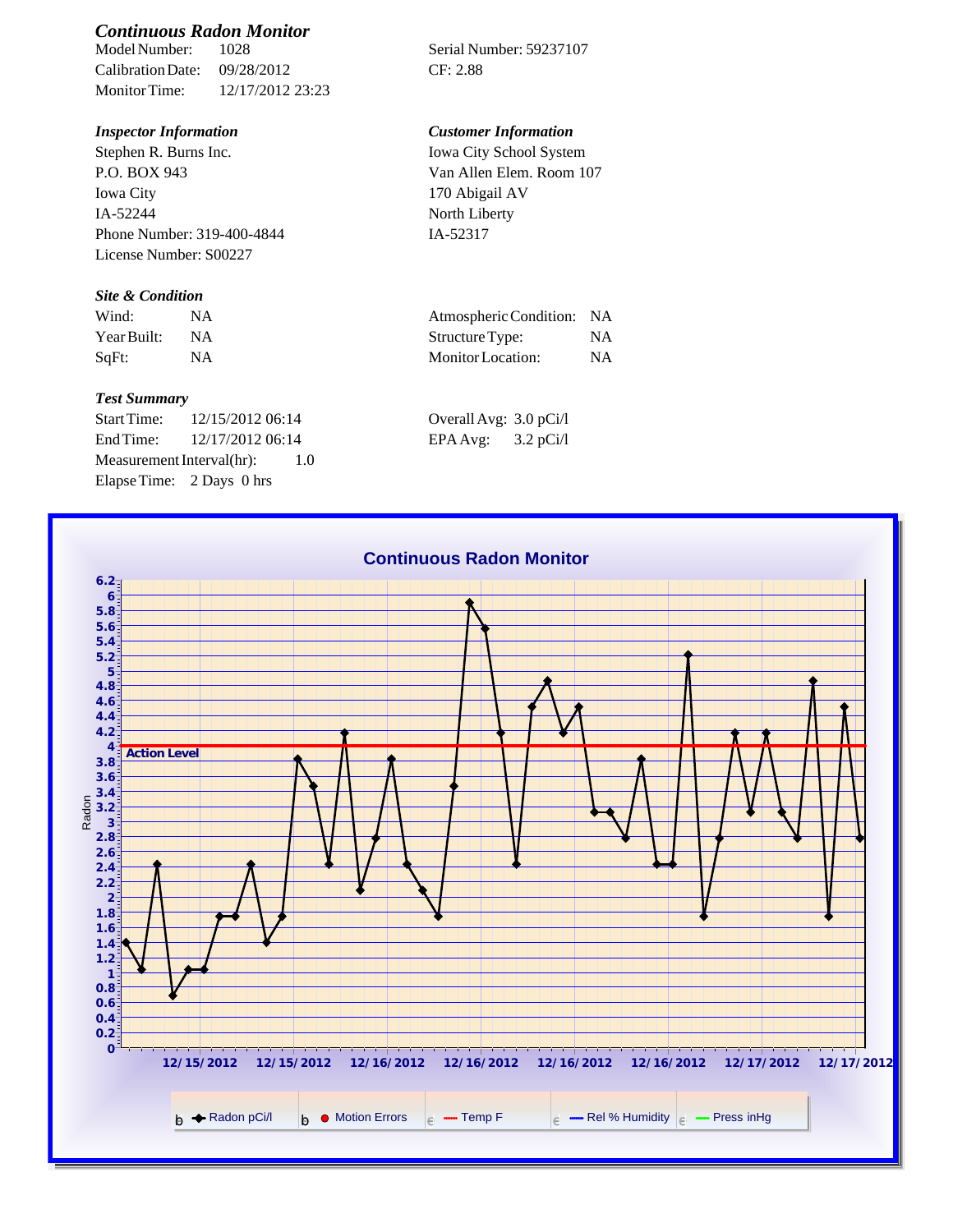| *******     | 12/15/2012<br>******* |       |
|-------------|-----------------------|-------|
| <b>Time</b> | Counts                | Flags |
|             | pCi/l                 |       |
| 07:14       | 1.4                   |       |
| 08:14       | 1.0                   |       |
| 09:14       | 2.4                   |       |
| 10:14       | 0.7                   |       |
| 11:14       | 1.0                   |       |
| 12:14       | 1.0                   |       |
| 13:14       | 1.7                   |       |
| 14:14       | 1.7                   |       |
| 15:14       | 2.4                   |       |
| 16:14       | 1.4                   |       |
| 17:14       | 1.7                   |       |
| 18:14       | 3.8                   |       |
| 19:14       | 3.5                   |       |
| 20:14       | 2.4                   |       |
| 21:14       | 4.2                   |       |
| 22:14       | 2.1                   |       |
| 23:14       | 2.8                   |       |

|       | ******* 12/16/2012 ******* |              |
|-------|----------------------------|--------------|
| Time  | <b>Counts</b>              | <b>Flags</b> |
|       | pCi/l                      |              |
| 00:14 | 3.8                        |              |
| 01:14 | 2.4                        |              |
| 02:14 | 2.1                        |              |
| 03:14 | 1.7                        |              |
| 04:14 | 3.5                        |              |
| 05:14 | 5.9                        |              |
| 06:14 | 5.6                        |              |
| 07:14 | 4.2                        |              |
| 08:14 | 2.4                        |              |
| 09:14 | 4.5                        |              |
| 10:14 | 4.9                        |              |
| 11:14 | 4.2                        |              |
| 12:14 | 4.5                        |              |
| 13:14 | 3.1                        |              |
| 14:14 | 3.1                        |              |
| 15:14 | 2.8                        |              |
| 16:14 | 3.8                        |              |
| 17:14 | 2.4                        |              |
| 18:14 | 2.4                        |              |
| 19:14 | 5.2                        |              |
| 20:14 | 1.7                        |              |
| 21:14 | 2.8                        |              |
| 22:14 | 4.2                        |              |
| 23:14 | 3.1                        |              |
|       |                            |              |
|       | ******* 12/17/2012 ******* |              |
| Time  | Counts                     | <b>Flags</b> |
|       | pCi/l                      |              |
| 00:14 | 4.2                        |              |